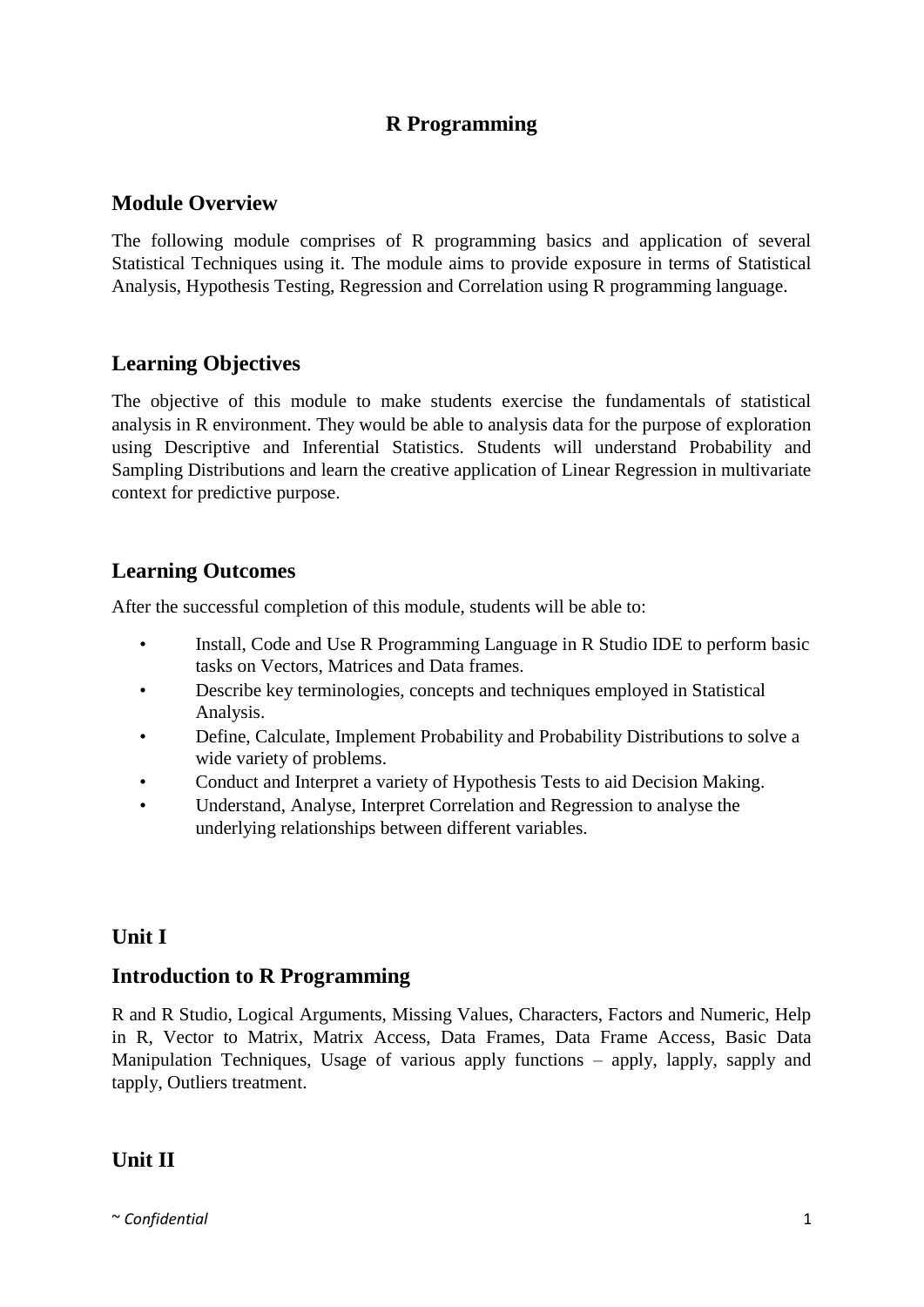## **Descriptive Statistics**

Types of Data, Nominal, Ordinal, Scale and Ratio, Measures of Central Tendency, Mean, Mode and Median, Bar Chart, Pie Chart and Box Plot, Measures of Variability, Range, Inter-Quartile-Range, Standard Deviation, Skewness and Kurtosis, Histogram, Stem and Leaf Diagram, Standard Error of Mean and Confidence Intervals.

# **Unit III**

# **Probability, Probability& Sampling Distribution**

Experiment, Sample Space and Events, Classical Probability, General Rules Of Addition, Conditional Probability, General Rules For Multiplication, Independent Events, Bayes' Theorem, Discrete Probability Distributions: Binomial, Poisson, Continuous Probability Distribution, Normal Distribution & t-distribution, Sampling Distribution and Central Limit Theorem.

# **Unit IV**

## **Statistical Inference and Hypothesis Testing**

Population and Sample, Null and Alternate Hypothesis, Level of Significance, Type I and Type II Errors, One Sample t Test, Confidence Intervals, One Sample Proportion Test, Paired Sample t Test, Independent Samples t Test, Two Sample Proportion Tests, One Way Analysis of Variance and Chi Square Test.

## **Unit V**

## **Correlation and Regression**

Analysis of Relationship, Positive and Negative Correlation, Perfect Correlation, Correlation Matrix, Scatter Plots, Simple Linear Regression, R Square, Adjusted R Square, Testing of Slope, Standard Error of Estimate, Overall Model Fitness, Assumptions of Linear Regression, Multiple Regression, Coefficients of Partial Determination, Durbin Watson Statistics, Variance Inflation Factor.

- 1. Ken Black, 2013, *Business Statistics*, New Delhi, Wiley.
- 2. Lee, Cheng. et al., 2013, *Statistics for Business and Financial Economics*, New York: Heidelberg Dordrecht.
- 3. Anderson, David R., Thomas A. Williams and Dennis J. Sweeney, 2012, *Statistics for Business and Economics*, New Delhi: South Western.
- 4. Waller, Derek, 2008, *Statistics for Business*, London: BH Publications.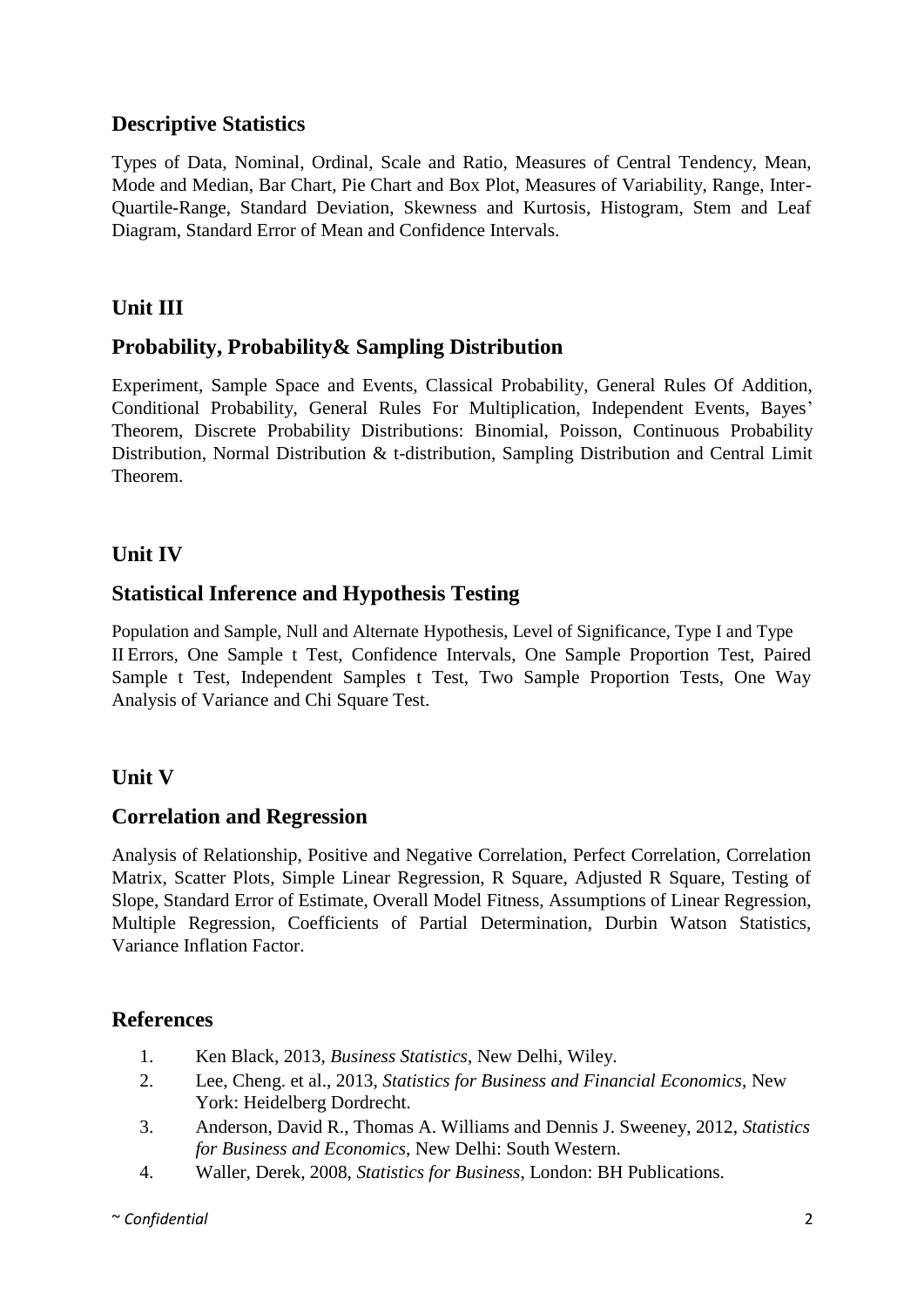5. Levin, Richard I. and David S. Rubin, 1994, *Statistics for Management*, New Delhi: Prentice Hall.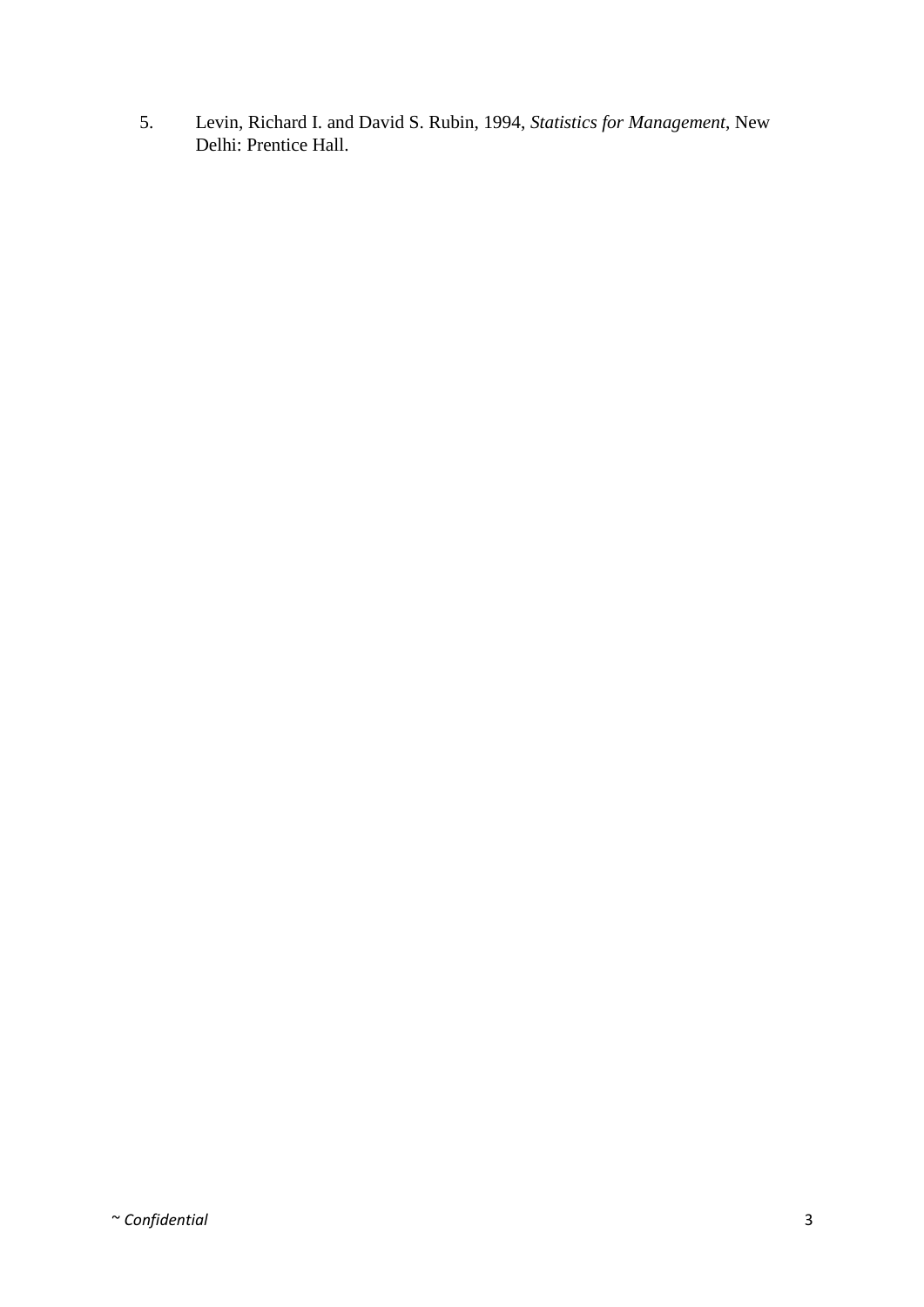# **Python Programming**

### **Module Overview**

Python Programming module is intended for students who wish to learn the Python programming language. This module is highly important so as to proceed with this programme. The module comprises of Programming basics with regards to Python Language such as Data Types, Operators, Functions, Classes and Exception Handling.

## **Learning Objectives**

This module will help students gain much needed knowledge pertaining to Python Programming, so as to prepare them for the advanced modules such as ML. Python scripting is user-friendly and is the most used language in industry when it comes to designing and scripting applications with respect to Emerging Technologies.

### **Learning Outcomes**

Upon successful completion of this module, students should be able to:

- To understand why Python is a useful scripting language.
- To learn how to use lists, tuples, and dictionaries in Python programs.
- To learn how to write loops and decision statements in Python.
- To learn how to write functions and pass arguments in Python.
- To learn how to design object-oriented programs with Python classes.
- To learn how to use exception handling in Python applications for error handling.

## **Unit I**

#### **Introduction**

History of Python, Need of Python Programming, Applications Basics of Python Programming Using the REPL(Shell), Running Python Scripts, Variables, Assignment, Keywords, Input-Output, Indentation.

## **Unit II**

#### **Types, Operators and Expressions**

Types - Integers, Strings, Booleans; Operators- Arithmetic Operators, Comparison (Relational) Operators, Assignment Operators, Logical Operators, Bitwise Operators, Membership Operators, Identity Operators, Expressions.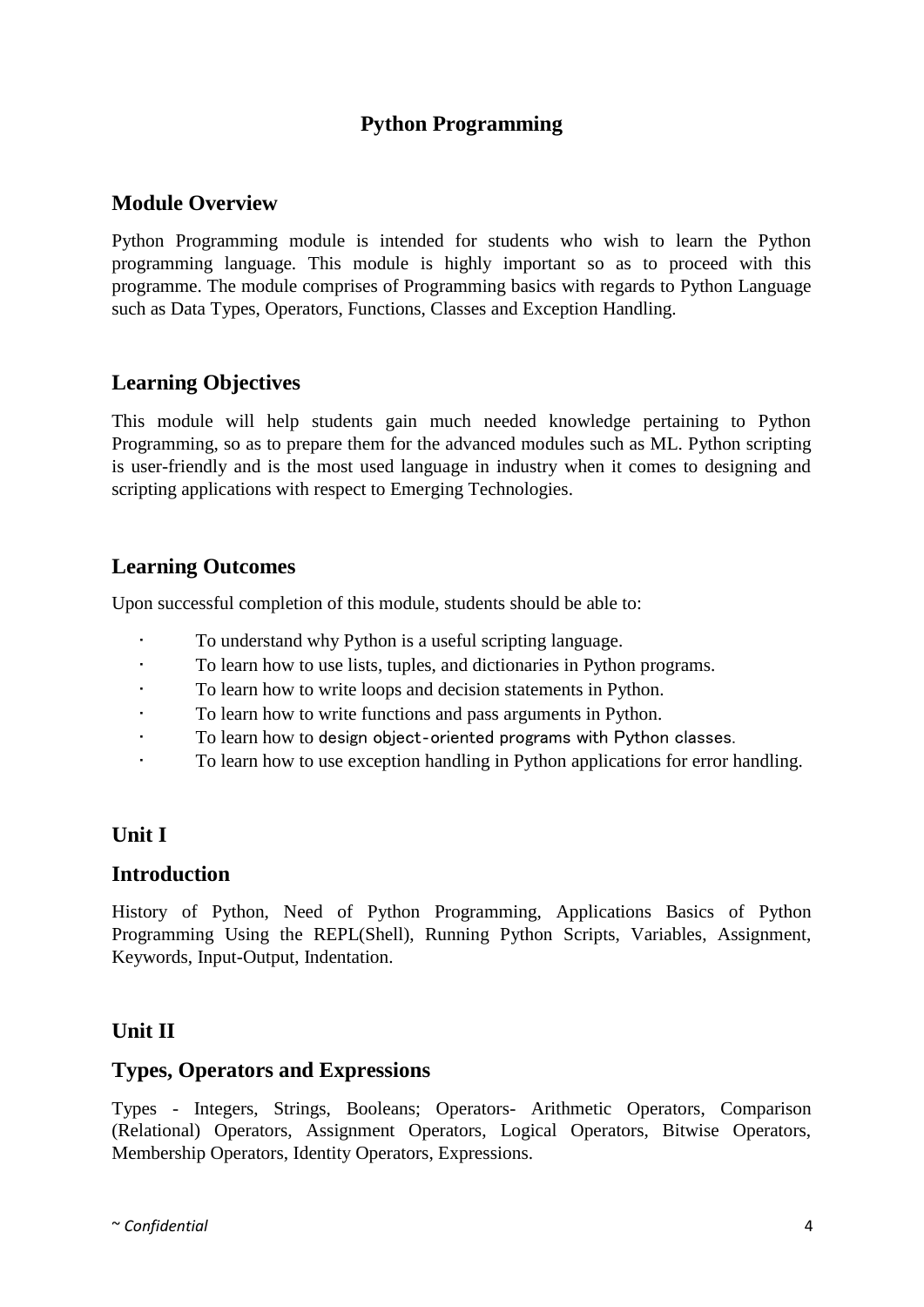# **Unit III**

## **Data Structures and Control Flow**

Lists, Operations, Slicing, Methods, Tuples, Sets, Dictionaries, Sequences, Comprehensions, Conditional blocks using If, Else and El-if, For Loop, For loop using Ranges, String, list and Dictionaries, While Loop, Loop Manipulation using Pass, Continue, Break and Else, Conditional and Loops Block.

# **Unit IV**

### **Functions Modules and Packages**

Defining Functions, Calling Functions, Passing Arguments, Keyword Arguments, Default Arguments, Variable-length arguments, Anonymous Functions, Function Returning Values, Scope of the Variables in a Function - Global and Local Variables. Creating modules, Name Spacing, Introduction to PIP, Installing Packages via PIP, Using Python Packages.

## **Unit V**

## **Object Oriented Programming & Exception Handling**

Classes, Self-Variable, Methods, Constructor Method, Inheritance, Overriding Methods, Data Hiding, Difference between an Error and Exception, Handling Exception, Try Except Block, Raising Exceptions, and User Defined Exceptions.

- 1. R.Nageswara Rao, 2018, *Core Python Programming*, Dreamtech.
- 2. John Hearty, 2016, *Advanced Machine Learning with Python*, Packt.
- 3. Jake VanderPlas, 2016, *Python Data Science Handbook: Essential Tools for Working with Data*, O'Reilly.
- 4. Mark Lutz, 2010, *Programming Python,* O'Reilly.
- 5. Tim Hall and J-P Stacey, 2009, *Python 3 for Absolute Beginners*, Apress.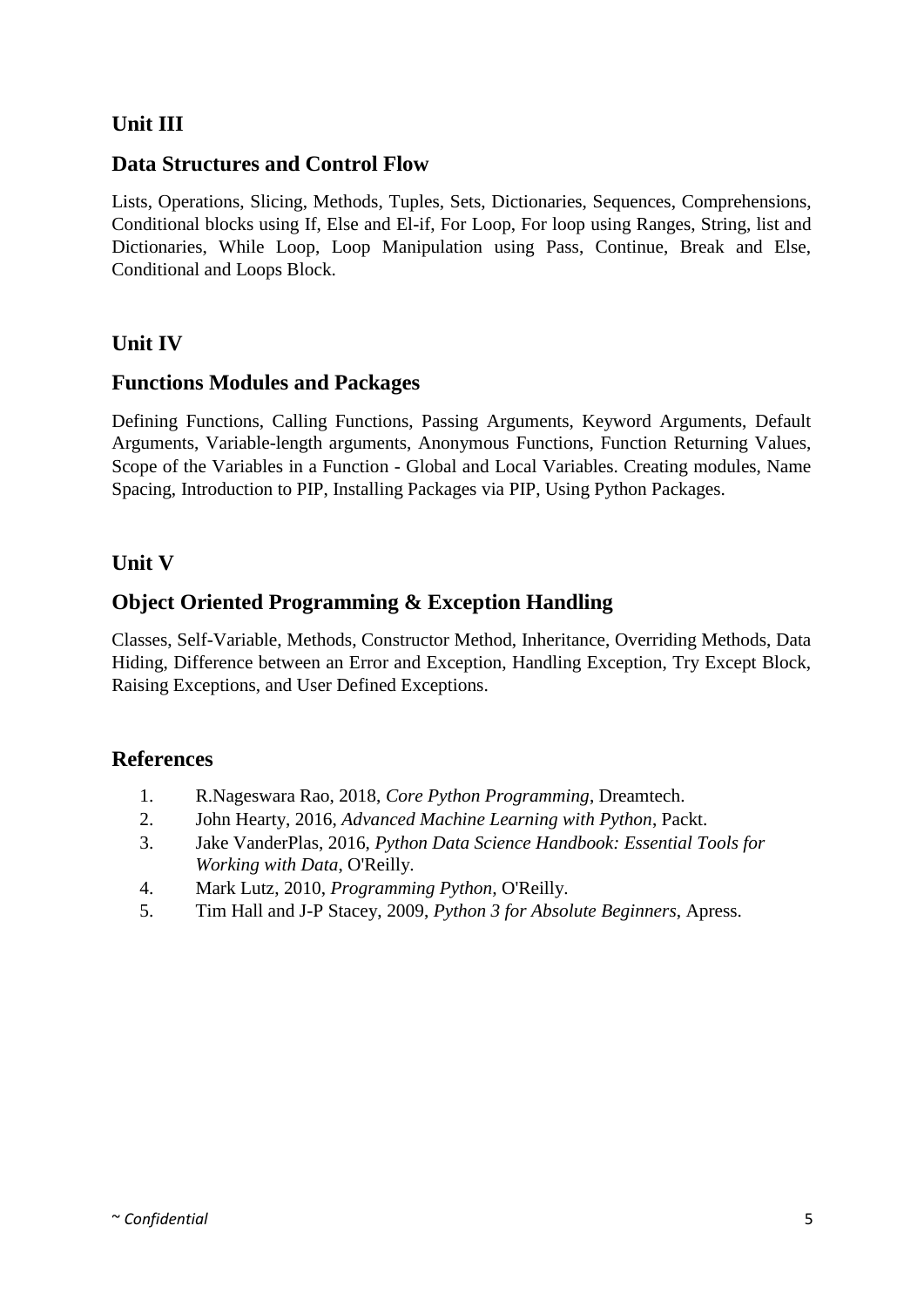# **Structured Query Language**

### **Module Overview**

In this course, the students will learn the basics of the SQL/No SQL and the Relational Databases. They will learn about the Relational Model and Relational Model concepts and constraints. The students will get exposure to key concepts with regards to SQL Language and DBMS such as Normalization, Transaction Processing along-side an exposure to No SQL programming.

### **Learning Outcomes**

This module will help students gain much needed knowledge pertaining to Relational Database Management Systems, Data Models, SQL query processing, Normalization along with an introduction to No SQL Database systems using Mongo DB.

### **Learning Objectives**

- To understand the basic concepts and the applications of Database Systems.
- To master the basics of SQL and construct queries using SQL.
- To become familiar with the basic issues of Transaction Processing and Concurrency Control.
- To become familiar with NO SQL Programming Language.
- Explain the architecture, define objects, load and query data within No SQL databases.

### **Unit I**

### **Introduction to Database Management Systems**

Introduction-Database System Applications, Purpose of Database Systems, Views of Data, Data Abstraction, Instances and Schemas, Data Models, Database Languages, DDL, DML, Database Architecture, Database Users and Administrators, Database Design, ER Diagrams, Entities, Attributes and Entity Sets, Relationships and Relationship sets, Integrity Constraints, Views.

## **Unit II**

## **SQL Operators and Relational Theorems**

Relational Algebra and Calculus, Selection and Projection, Set Operations, Renaming, Joins, Division, Relational calculus, Tuple Relational Calculus, Domain Relational Calculus, Forms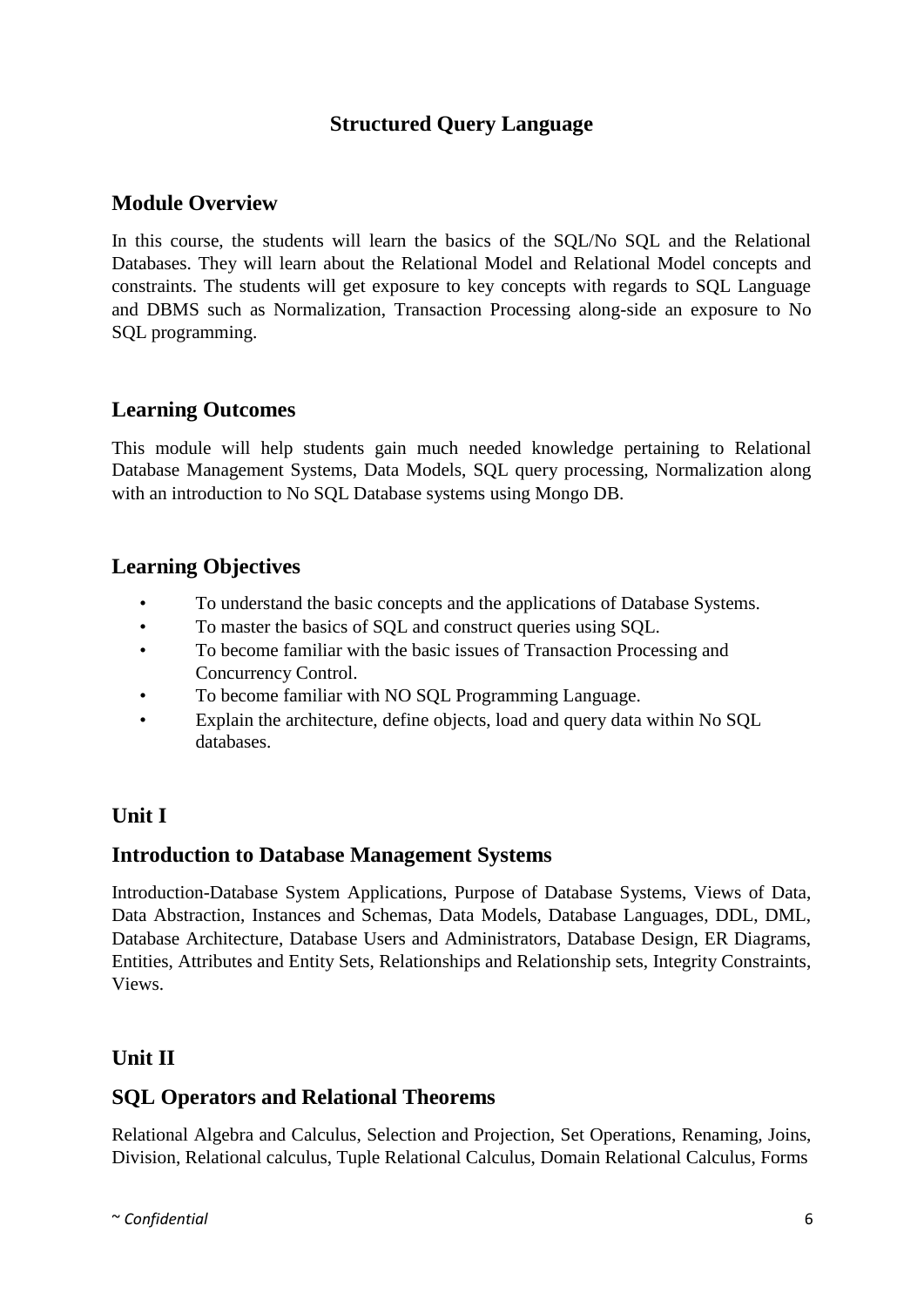of Basic SQL Query, Nested Queries, Comparison Operators, Aggregate Operators, NULL values, Logical connectives, AND, OR and NOT, Outer Joins, Triggers.

# **Unit III**

### **Normalization**

Problems Caused by Redundancy, Decompositions, Functional Dependencies, Normal Forms, First, Second, Third Normal forms, BCNF, Properties of Decompositions, Loss less Join Decomposition, Dependency Preserving Decomposition, Multi Valued Dependencies, Fourth Normal Form, Join Dependencies, Fifth Normal Form.

# **Unit IV**

### **Transactions**

Transaction Management, Transaction Concept, Transaction State, Implementation of Atomicity and Durability, Concurrent, Executions, Serializability, Recoverability, Implementation of Isolation, testing for serializability, Concurrency Control, Lock, Timestamp Based Protocols, Validation Based Protocols, Recovery, Failure Classification, Storage Structure, Atomicity, Log Based Recovery, Remote Backup Systems.

## **Unit V**

## **No SQL**

Overview of No SQL, Types of No SQL Databases, No SQL Storage Architecture, CRUD Operations in MongoDB, Querying, Modifying and Managing No SQL Databases, Indexing and Ordering, Migrating from RDBMS to No SQL, No SQL in Cloud, Database Administration.

- 1. Guy Harrison, 2015, *Next Generation Databases: No SQL and Big Data*, Apress.
- 2. Ramez Elmasri, ShamkatB.Navathe, 2013, *Database Systems*, Pearson.
- 3. Pramod J. Sadalage, Martin Fowler, 2012, *No SQL Distilled,* Addison Wesley.
- 4. A.Silberschatz, H.F. Korth, S.Sudarshan, 2006, *Database System Concepts*, McGraw Hill.
- 5. Raghurama Krishnan, Johannes Gehrke, 2003, *Database Management Systems*, McGraw Hill.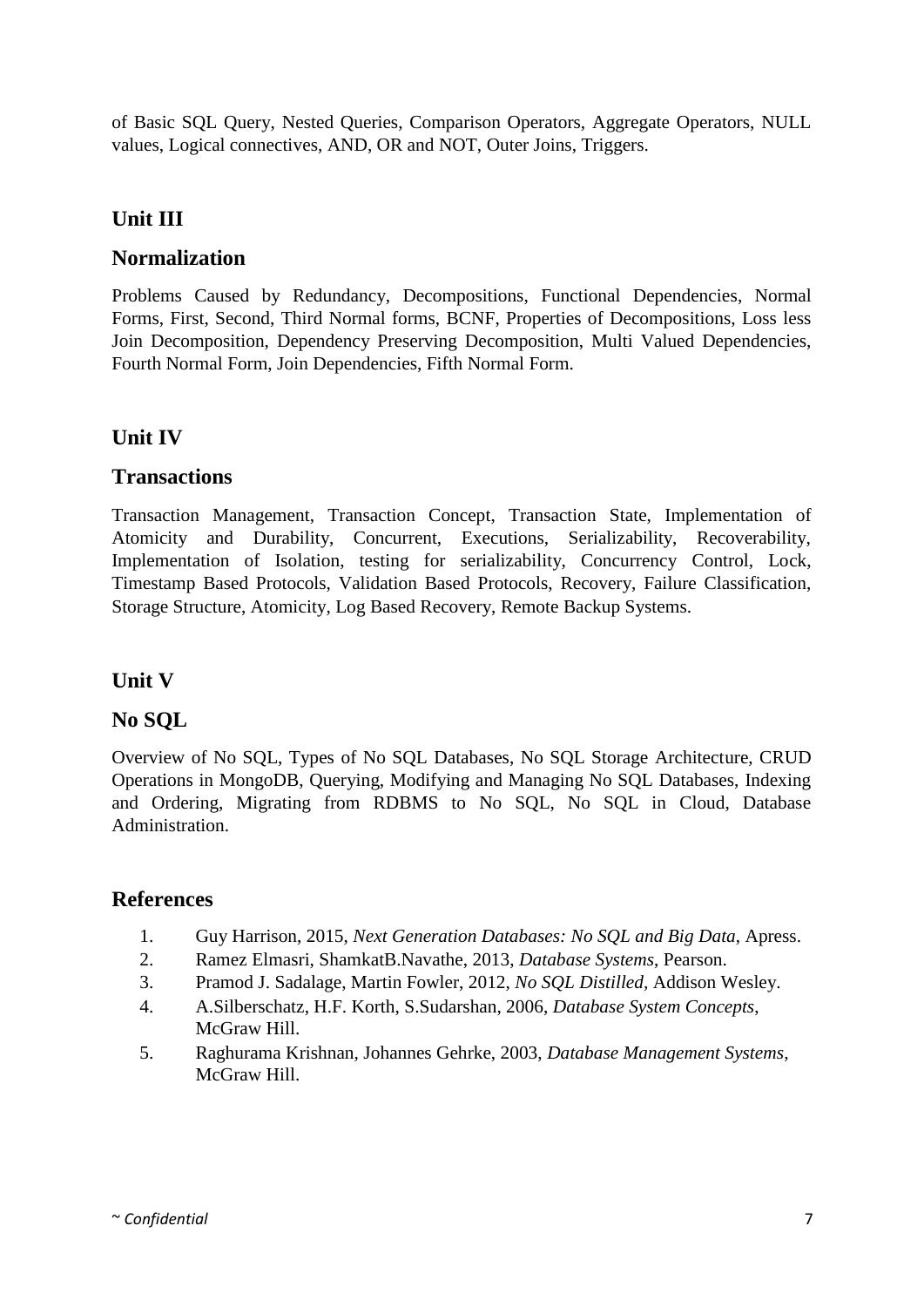# **Big Data Analytics**

## **Module Overview**

This module forms an introduction as well an in-depth study in the field of Big Data and Hadoop. It comprises of the fundamentals as well as advanced topics needed to progress in this technology. The students will learn about the applications, usage and several use case scenarios pertaining to Big Data- Hadoop where they can use the knowledge and progress ahead.

## **Learning objectives**

This course will help students gain knowledge and understanding about Big Data Technology, Hadoop Ecosystem and various tools related to it. The students will learn about the HDFS File System, Map Reduce Framework, Analysing data using Hbase and Hive along with the Integration of R with Hadoop.

### **Learning outcomes**

Upon successful completion of this module, students should be able to:

- Understand the fundamentals of Big Data and its Applications in various Domains.
- Conceptualize and Incorporate the Technologies behind Big Data.
- Understand HDFS File Structure, Map Reduce Framework, the architectures related to them and to use them to solve complex problems.
- Integrate R with Hadoop and solve analytical problems.
- Understand and Use Hive/Hbase shell pertaining to relational data handling under Hadoop.

## **UNIT I**

## **Introduction to Big Data**

What Is Big Data? History of Data Management, Evolution of Big Data, Structuring of Big Data, Elements of Big Data, Application of Big Data in the Business Context, Careers in Big Data. Business Applications of Big Data: The Significance of Social Network Data, Financial Fraud and Big Data, Fraud Detection in Insurance, Use of Big Data in the Retail Industry.

## **UNIT II**

### **Technologies for Handling Big Data**

Distributed and Parallel Computing for Big Data, Understanding Hadoop, Cloud Computing, Grid Computing and In-Memory Technology for Big Data. VMWare Installation of Hadoop,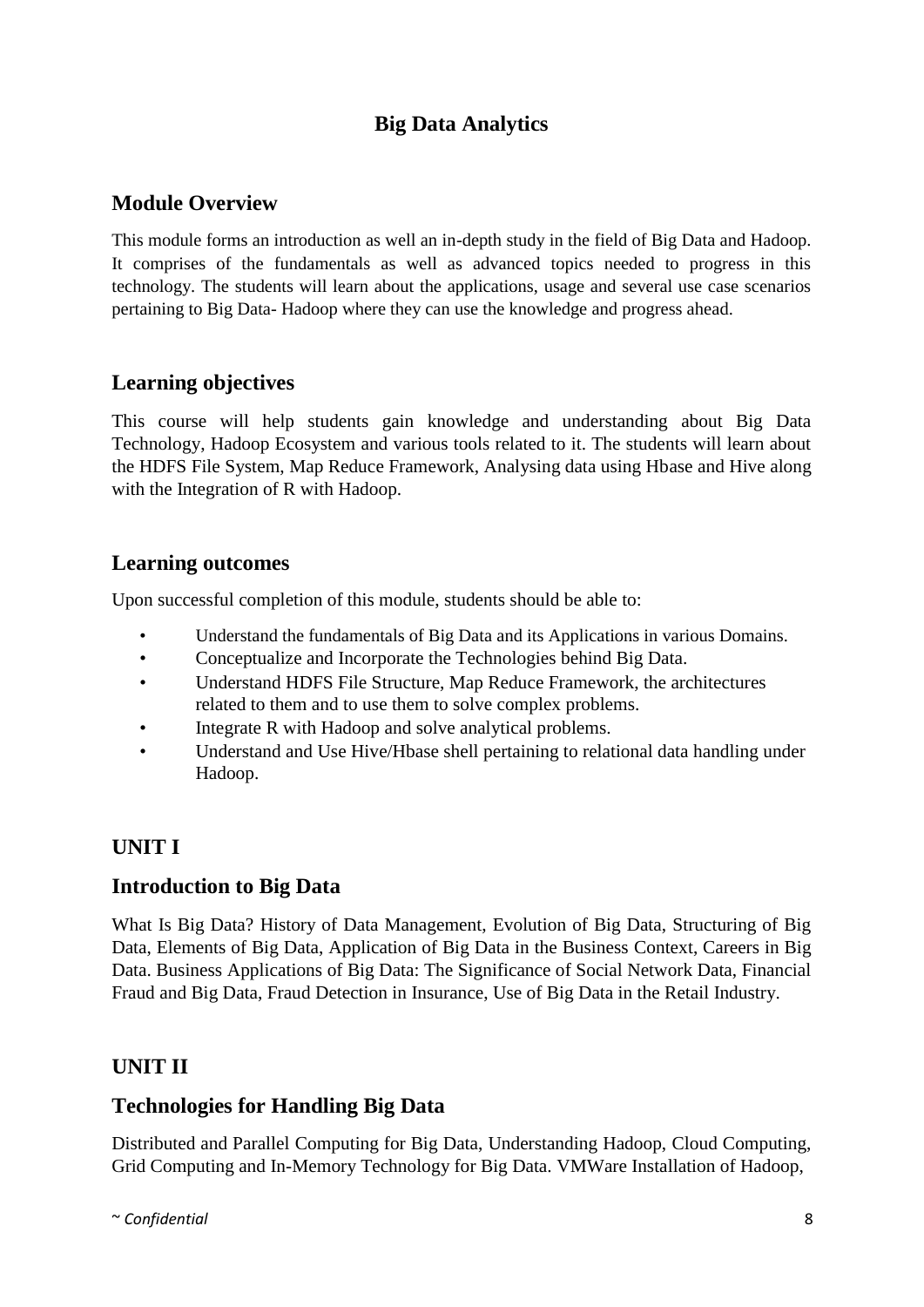Linux and its Shell Commands, Different Hadoop Distributions and their advantages, Hortonworks, Cloudera, MapR.

# **UNIT III**

### **Understanding the Hadoop Ecosystem**

The Hadoop Ecosystem, Storing Data with HDFS, Design of HDFS, HDFS Concepts, Command Line Interface to HDFS, Hadoop File Systems, Java Interface to Hadoop, Anatomy of a file read, Anatomy of a file write, Replica placement and Coherency Model. Parallel Copying with distcp, keeping an HDFS Cluster Balanced.

## **Unit IV**

## **Map Reduce Fundamentals**

Origins of Map Reduce, How Map Reduce Works, Optimization Techniques for Map Reduce Jobs, Applications of Map Reduce, Java Map Reduce classes (new API), Data flow, combiner functions, running a distributed Map Reduce Job. Configuration API, setting up the development environment, Managing Configuration.

## **Unit V**

## **Integrating R with Hadoop, Understanding Hive & Hbase**

Understanding R-Hadoop, Integration Procedure, Packages needed for R under Hadoop Ecosystem, Text Mining for Deriving Useful Information using R within Hadoop, Introduction to Hive & Hbase, Hive and Hbase Architecture, Understanding Queries, Mining Big Data with Hive & Hbase.

- 1. Arshdeep Bahga, 2016, *Big Data Science & Analytics: A Hands-On Approach,* VPT.
- 2. Tom White, 2012, *Hadoop: The Definitive Guide*, O'Reilly.
- 3. Adam Shook and Donald Miner, 2012, *Map Reduce Design Patterns: Building Effective Algorithms and Analytics for Hadoop and Other Systems,* O'Reilly.
- 4. Dean Wampler, Edward Capriolo & Jason Rutherglen, 2012, *Programming Hive*, O'Reilly.
- 5. Lars George, 2011, *HBase - The Definitive Guide: Random Access to Your Planet-Size Data,* O'Reilly.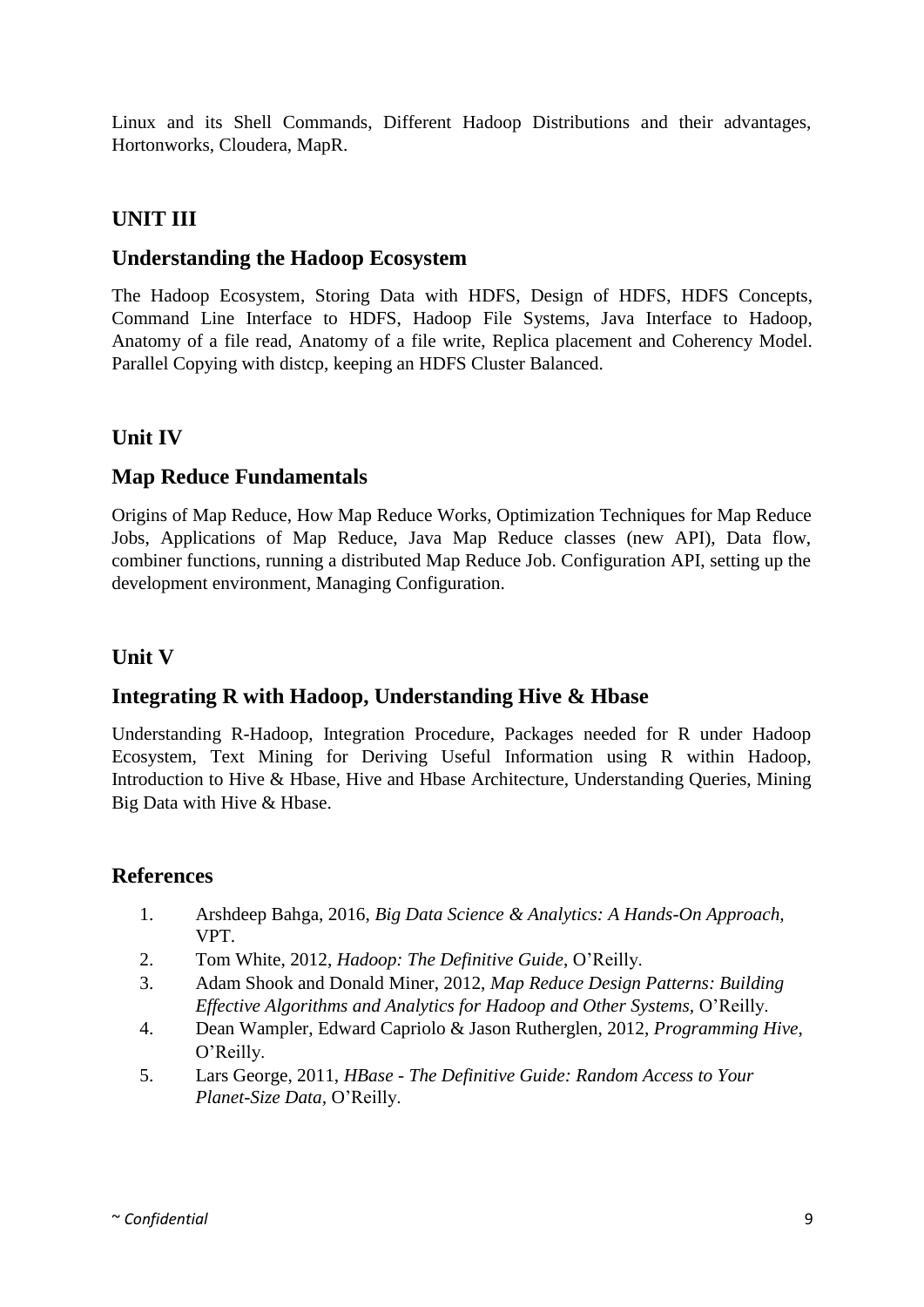## **Natural Language Processing**

### **Module Overview**

The following module aims to provide an exposure to students based on Natural Language Processing Techniques, Algorithms and Analytics based on Textual Data. The module comprises of NLP basics, Feature Extraction, Relationship Extraction, Text Categorization, Clustering and Topic Modelling Algorithms and Practices.

## **Learning Objectives**

The course introduces the concepts of Text Analytics, Unstructured Information Analysis for better decision making by deriving valuable insights. The course will help the students understand the roots behind Text Mining which evolved from Machine Learning, Natural Language Processing and Statistics. Upon completion, students are expected to be able to describe basic concepts and methods of Text Mining, Information Extraction, Text Classification and Clustering, Topic Modelling.

## **Learning Outcomes**

After the successful completion of this module, students will be able to:

- Understand approaches to Syntax and Semantics in NLP.
- Understand various methods for Statistical approaches to Machine Translation.
- Build Models which extract information from Textual Unstructured Data.
- Understand and implement Topic Modelling and Probabilistic Models for Information Extraction.
- Implement and deploy programs based on Relationship Extraction, POS Tagging and Clustering Algorithms based on NLP.

## **Unit I**

# **Introduction to Text Mining**

Basics of Text Mining, Natural Language Content Analysis, Core Text Mining Operations, Associations, Using Background Knowledge for Text Mining, Domain Ontologies, Domain Lexicons. Text Mining Pre-processing Techniques, Task Oriented Approaches, NLP Tasks, Tokenization, Part-of-Speech Tagging, Syntactical Parsing and Shallow Parsing.

# **Unit II**

## **Extracting Features, Relations from Text**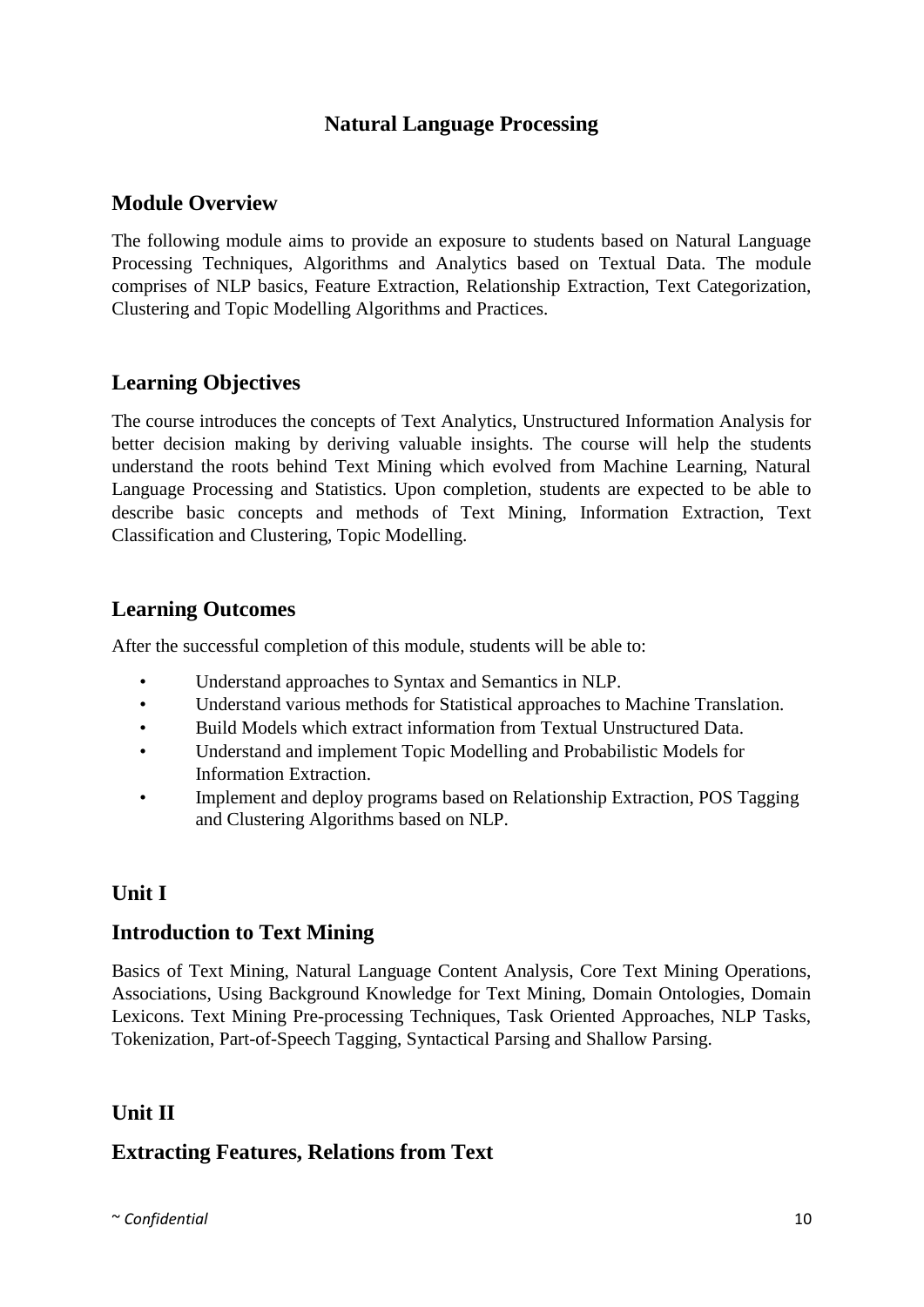Finding Implicit Features, Finding Opinion Phrases and their Polarity, Context-Specific Word Semantic Orientation, Analysis of Word and Document Frequency, tf-idf, Zipf's Law, bind tf idf Function, Subsequence Kernels for Relation Extraction, Capturing Relation Patterns with a String Kernel.

# **Unit III**

### **Text Categorization and Clustering**

Applications of Text Categorization, Document Representation, Knowledge Engineering Approach to Text Categorization, Machine Learning Approach to Text Categorization, Evaluation of Text Classifiers. Clustering Tasks in Text Analysis, Clustering Algorithms and Clustering of Textual Data.

# **Unit IV**

### **Relationships between Words**

Tokenizing by N-gram, Counting and Filtering N-gram, Analysing Bigrams to provide Context in Sentiment Analysis, visualizing a Network of Bigrams using ggraph, Counting and Correlating Pairs of Words with the widyr Package, Counting and Correlating among Sections, Examining Pairwise Correlation.

## **Unit V**

### **Topic Modelling and Probabilistic Models for Information Extraction**

Latent Dirichlet Allocation, Word Topic Probabilities, Per-Document Classification, Bywords Assignments, Alternative LDA Implementations. Hidden Markov models, Stochastic Context Free Grammar, Conditional Random fields, Parallel Learning Algorithms.

- 1. Julia Silge, David Robinson, 2018, *Text Mining with R-A Tidy Approach*, O'Reilly
- 2. Matthew L. Jockers, 2014, *Text Analysis with R for Students of Literature,* Springer.
- 3. James Pustejovsky, Amber Stubbs, 2012, *Natural Language Annotation for Machine Learning,* O'Reilly.
- 4. Steve R. Poteet, 2007, *Natural Language Processing with Text Mining*, Springer.
- 5. James Sanger, Ronen Feldman, 2002, *The Text Mining Handbook: Advanced Approaches in Analysing Unstructured Data*, Cambridge.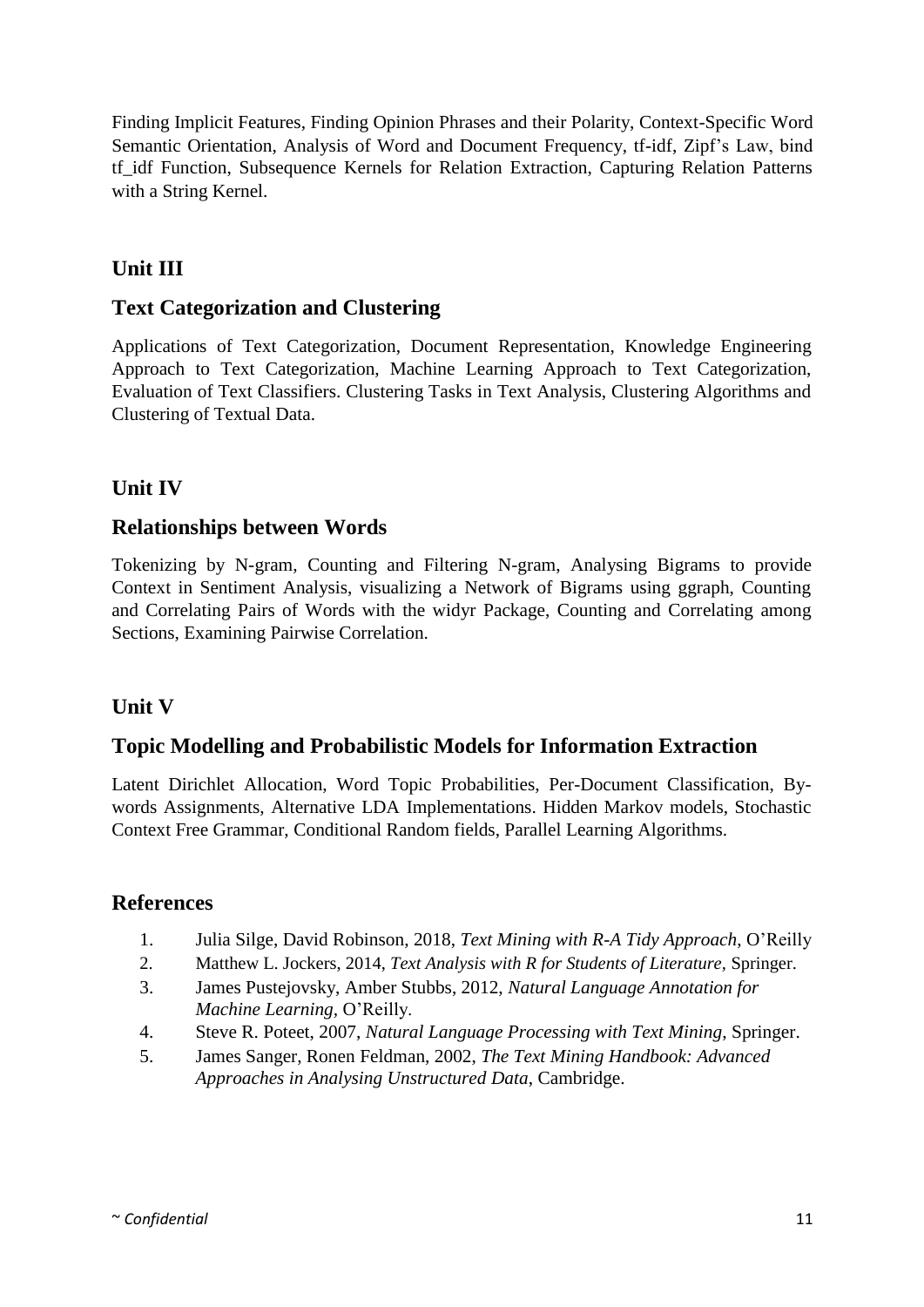# **Machine Learning and Artificial Intelligence**

# **Module Overview**

This module comprises of conceptual, statistical and Machine Learning algorithms. It covers all the necessary models pertaining to Machine Learning such as Regression, Decision Trees, Support Vectors, Clustering, Association Analysis and Dimensionality Reduction.

# **Learning Objectives**

After this course students will gain critical knowledge and understanding about major Data Mining procedures like Decision Tree, Cluster Analysis, Neural Networks, Support Vector Machine, Bayesian Networks and Machine Learning fundamentals. Students will be able to apply and practice this gained knowledge in variety of Business Scenarios.

# **Learning Outcomes**

Upon successful completion of this module, students should be able to:

- Understand and employ a wide variety of Statistical and Machine Learning Algorithms.
- Identify the characteristics of Datasets, Problem Statement and develop Machine Learning programs with reference to known Computing Techniques.
- Understand the Model Performance Evaluation and select the best one based on the solution.
- Implement Machine Learning techniques and the Programming Framework to obtain acceptable decisions for the Real-World problems.

# **Unit I**

## **Classification and Regression Tree**

Classification & Regression, working of a Decision Tree, Attribute Selection Measures, Information Gain, Gain Ratio, Gini Index, Building Decision Trees, CART, C5.0, and CHAID Trees, Prediction by Decision Tree, Advantages and Disadvantages of Decision Trees, Model Overfitting, Building Decision Trees in R.

# **Unit II**

## **Clustering**

Cluster Analysis versus Factor Analysis, Overview of Basic Clustering Methods, Agglomerative Hierarchical Clustering, Within-Group Linkage, Nearest Neighbour or Single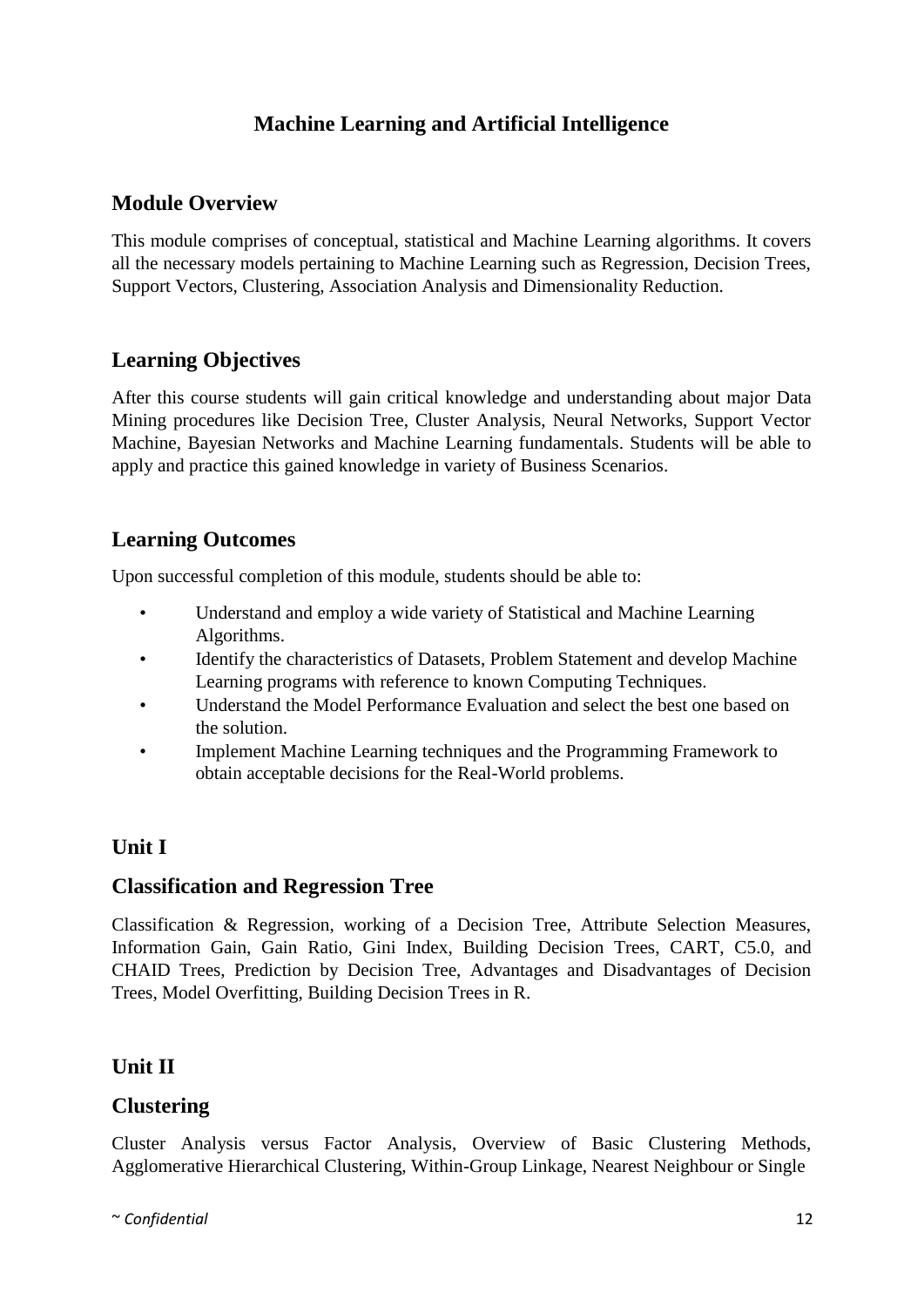Linkage, Furthest Neighbour or Complete Linkage, Centroid Clustering, Ward's Method, K-Means Algorithm, Dendrogram, Profiling of Cluster, Cluster Evaluation.

# **Unit III**

# **Support Vector Machine**

Decision Boundaries for Support Vector Machine, Maximum Margin Hyperplanes, Structural Risk Minimization, Linear SVM-Separable Case, Linear SVM-Non-Separable Case, Kernel Function, Kernel Trick, Kernel Hilbert Space, Model Evaluation.

# **Unit IV**

## **Market Basket Analysis**

Market Basket Analysis and Association Analysis, Market Basket Data, Stores, Customers, Orders, Items, Order Characteristics, Product Popularity, Tracking Marketing Interventions, Association Rules, Support, Confidence, Lift, Chi-Square Value, Sequential Pattern Analysis.

### **Unit V**

### **Introduction to Artificial Intelligence**

Current Trends in AI, Intelligent Agents, Environments, Problem Solving Agents, Searching Techniques, Knowledge and Reasoning in AI, Forms of Learning, Structure of a Neural Network, Analogy with Biological Neural Network, Activation Functions, Gradient Descent, Model Accuracy.

- 1. Kevin Knight, Elaine Rich, B.Nair, 2017, *Artificial Intelligence*, McGraw.
- 2. Han, Jiawei and Kamber, Micheline, 2012, *Data Mining: Concepts and Techniques*, Morgan Kaufman Publishers.
- 3. AnandRajaraman, 2011, *Mining of Massive Datasets*, Cambridge University Press.
- 4. Mitchell, 2013, *Machine Learning*, McGraw Hill.
- 5. Stuart Russell, Peter Norvig, 2004, *Artificial Intelligence – A Modern Approach,* Pearson.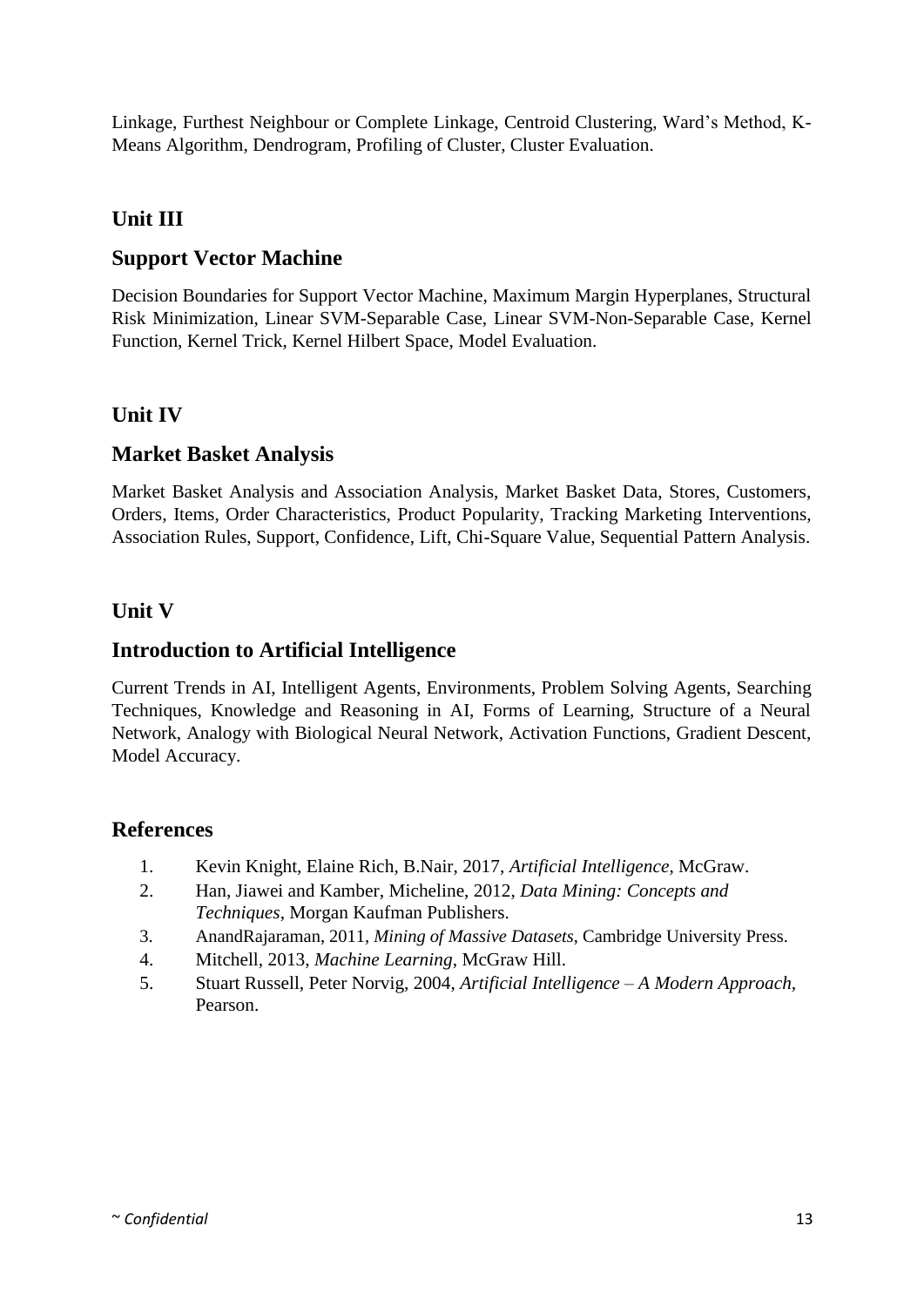# **Deep Learning**

# **Module Overview**

This module forms an introduction as well an in-depth study in the field of Deep Learning. The module enlists all the necessary and fundamental topics needed to learn Deep Learning and its applications. Starting from the basics of Deep Neural Networks, the module progresses through the Regularization, Optimization, Convolutional Neural Networks, Sequence Analysis and Applications in Real World Scenarios.

### **Learning objectives**

This course will help students gain knowledge and understanding about Deep learning, its principles and approaches. Students will be able to understand the concepts and use them to solve problems which are almost impossible to handle via Traditional Approaches.

### **Learning outcomes**

Upon successful completion of this module, students should be able to:

- Understand, describe and program Deep Learning algorithms and approaches.
- Identify the Problems sets where Deep learning can be applied and used.
- Design and implement appropriate Deep Learning solutions.
- Understand and Program different types of Deep Neural Networks like CNN, RNN, etc.
- Implement Deep Learning Algorithms corresponding to other Applications such as Natural Language Processing, Speech Recognition, etc.

## **UNIT I**

## **Fundamentals of Deep Networks**

Defining Deep Learning, Common Architectural Principles of Deep Networks, Parameters, Layers, Activation Functions, Loss Functions, Optimization Algorithms, Hyperparameters, and Frameworks to Deploy Deep learning Networks, Building Blocks of Deep Networks, Restricted Boltzmann Machines, Autoencoders, and Variational Autoencoders.

## **UNIT II**

## **Regularization & Optimization for Training Deep Models**

Parameter Norm Penalties, Norm Penalties as Constrained Optimization, Regularization and Under-Constrained Problems, Dataset Augmentation, Multitask Learning, Parameter Tying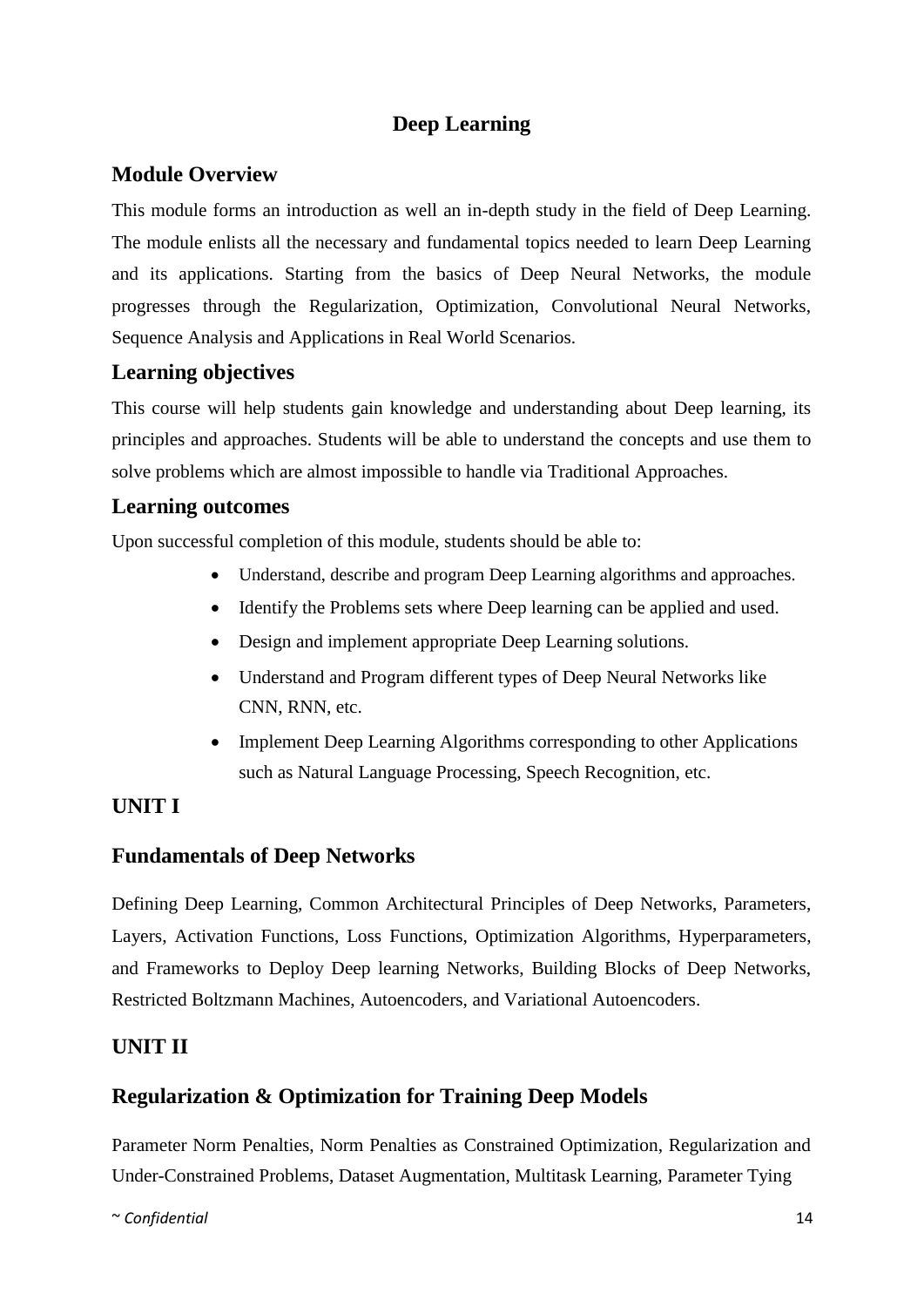and Sharing, Sparse Representations, Ensemble Methods and Challenges in Neural Network Optimization, Basic Algorithms and Algorithms with Adaptive Learning Rates, Approximate Second Order, Optimization Strategies and Meta Algorithms.

### **UNIT III**

#### **Convolutional Neural Networks**

Convolution Operation, Pooling, Shortcomings of Feature Selection, Filters and Feature Maps, Convolutional layer, Architecture of CNN, Working with MNIST dataset, Image Preprocessing Pipelines, Accelerating Training with Batch Normalization, Building a CNN, The Neuro-Scientific Basis for CNN.

#### **UNIT IV**

#### **Sequence Analysis**

Analysing Variable-Length Inputs, tackling seq2seq with Neural N-Grams, Implementing Part-of-Speech Tagger, Unfolding Computation Graphs, Recurrent Neural Networks, Bidirectional-RNN, Recursive Neural Network, Echo-State Networks, Long Short-Term Memory, Tensorflow Primitives for RNN models, Implementing Sentiment Analysis Model.

#### **UNIT V**

### **Applications of Deep Learning**

Deep Reinforcement Learning, Markov Decision Processes, Versus Exploit, Policy versus Value learning, Open AI Gym, Q-Learning and Deep Q-Networks, Applications of Deep Learning in various disciplines such as Computer Vision, Speech Recognition, NLP and others.

- 1. Josh Patterson and Adam Gibson. (2018). *Deep Learning: A Practitioner's Approach*. O'Reilly.
- 2. Francois Chollet. (2018). *Deep Learning with Python*. O'Reilly.
- 3. Sandro Skansi. (2018). *Introduction to Deep Learning: From Logical Calculus to Artificial Intelligence*. Springer.
- 4. Antonio Gulli and Sujit Pal. (2017). *Deep Learning with Keras.* Packt.
- 5. Nikhil Buduma. (2017). *Fundamentals of Deep Learning*. O'Reilly.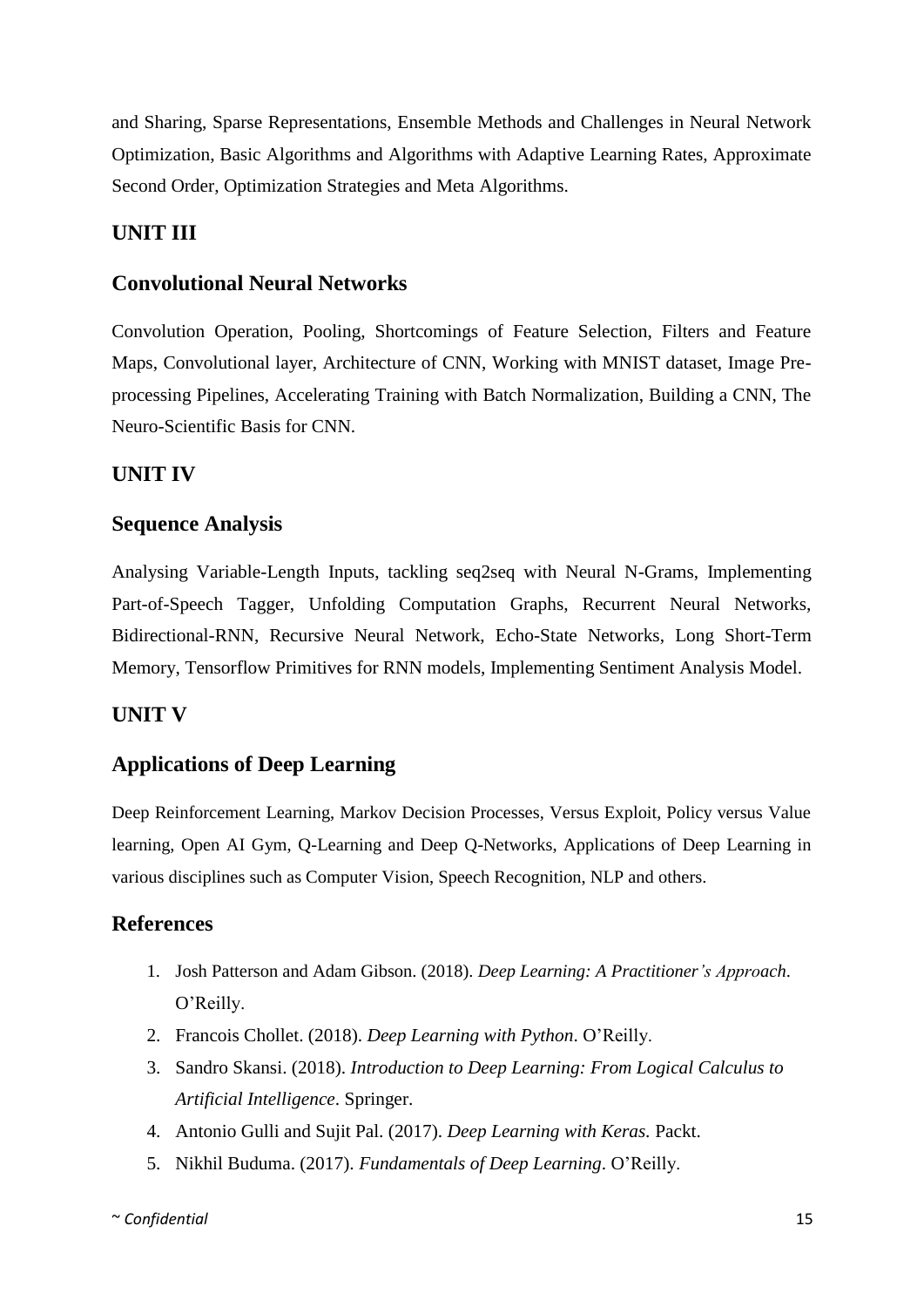6. Ian GoodFellow, Yoshua Bengio and Aaron Courville. (2016). *Deep Learning.* MIT Press.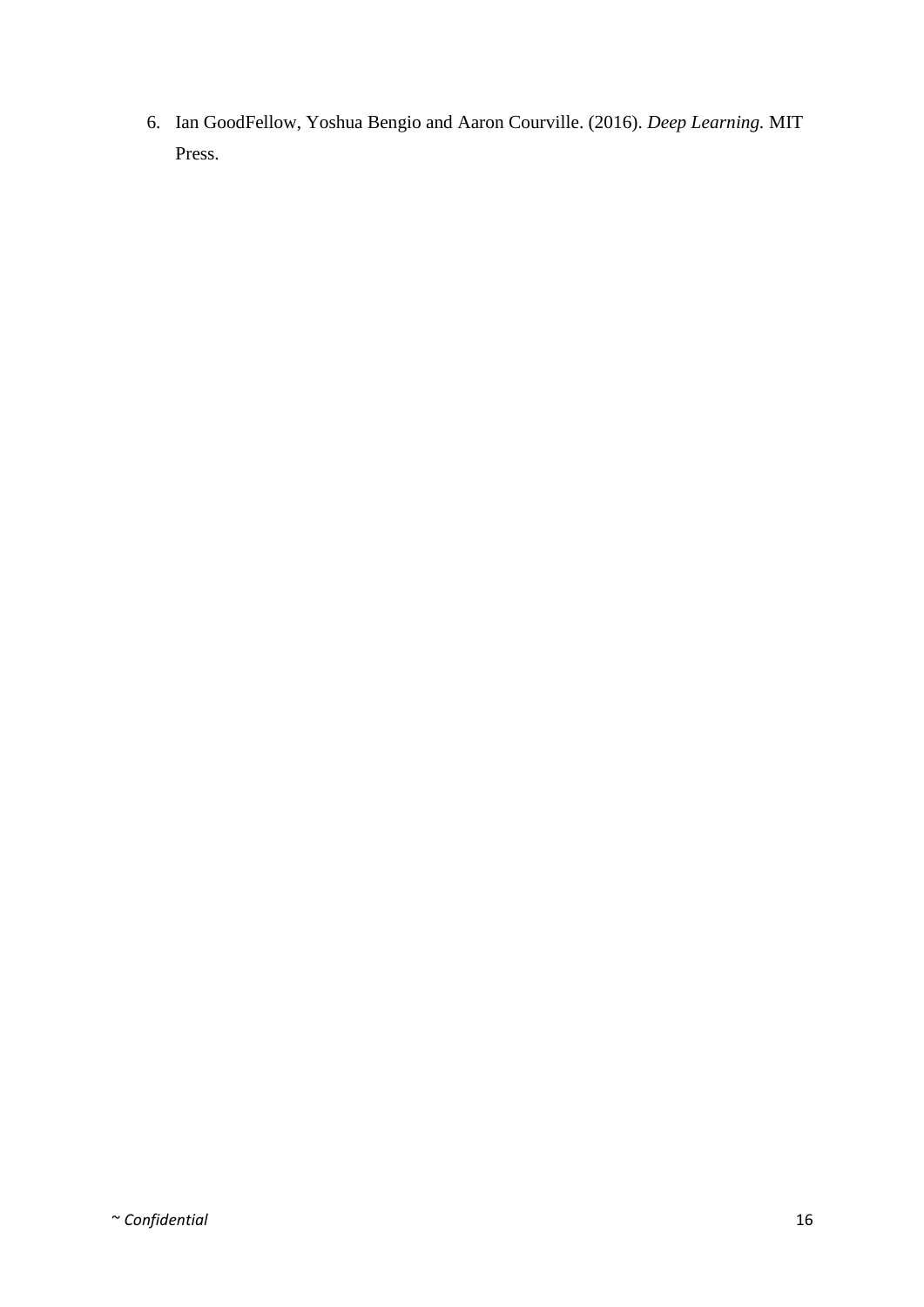# **Computer Vision**

### **Module Overview**

In this subject the students will learn basic principles of Image Formation, Image Processing Algorithms, Algorithms for 3D Reconstruction and Recognition from Single and Multiple Images. This subject emphasizes on core vision tasks of Scene understanding and Recognition.

### **Learning objectives**

This course aims to introduce students to the field of Computer Vision and Image Processing Techniques. The curriculum comprises of fundamentals of Image Processing, Formation Models, Model Estimation Techniques, Shape Representation and Segmentation along with Applications of Computer Vision.

### **Learning outcomes**

Upon successful completion of this module, students should be able to:

- To implement fundamental image processing techniques required for computer vision.
- Understand image formation process.
- Perform shape analysis, extract features and generate 3D Models from Images.
- Develop applications using computer vision techniques.
- Understand, Implement video processing, motion capturing and 3D Vision.

## **UNIT I**

## **Introduction**

Image Processing, Computer Vision and Computer Graphics, Levels in Computer Vision, Applications, Document Image Analysis, Biometrics, Object Recognition, Tracking, Medical Image Analysis, Content-Based Image Retrieval, Video Data Processing.

## **UNIT II**

### **Image Formation Models**

Monocular Imaging System, Radiosity, Radiance, Irradiance, Colour, Orthographic and Perspective Projection, Camera Model and Camera Calibration, Binocular Imaging Systems, Multiple Views Geometry, Structure Determination, Photometric Stereo, Depth from Defocus, Construction of 3D Model from Images.

~ *Confidential* 17